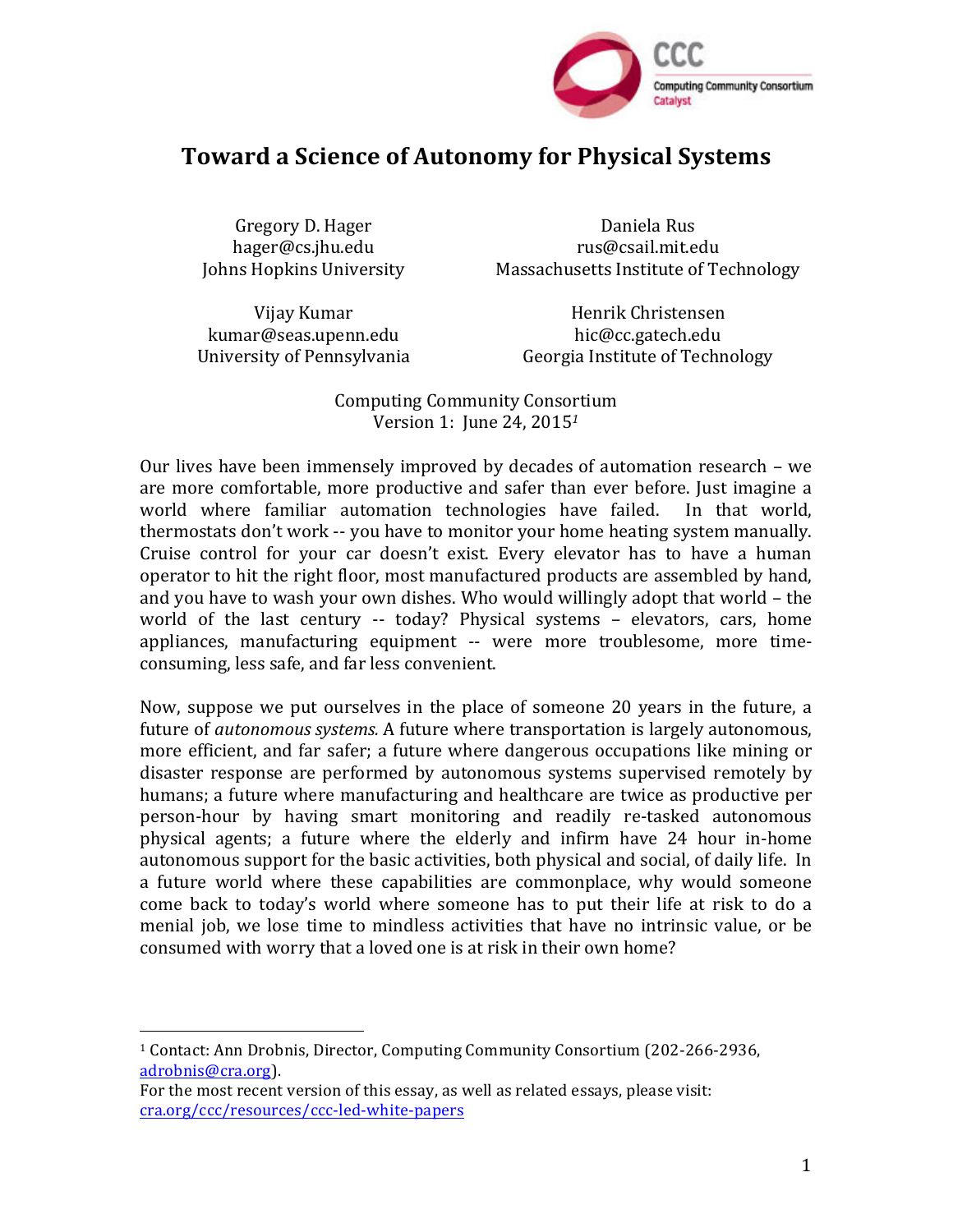In what follows, and in a series of associated essays, we expand on these ideas, and frame both the opportunities and challenges posed by autonomous physical systems.

### **Automation vs. Autonomy**

Automation has been transforming our world since the industrial revolution. Most of what we experience today in our cars, in our homes, and in our factories is automation; it is not autonomy. How is an autonomous system different than an automated one? The difference between autonomy and automation is subtle, but important. One way to articulate the difference is as follows:

*Automation* is the implementation of a process to be executed according to a fixed set of rules with little or no human interaction. The automation can be fixed, whereby specific rules are defined for all situations (e.g. an airplane autopilot), or flexible, where different situations (e.g. different manufactured products) are guided by different rules. However, the key idea is that whatever the process is, the rules are defined and fixed in advance to achieve a predetermined outcome under all anticipated inputs. In most cases, the system can effectively be tested against all (or at least a representative set) of inputs to guarantee the desired output.

*Autonomy* is a property of a system that is able to achieve a given goal independent of external (human) input while conforming to a set of rules or laws that define or constrain its behavior. The key difference is that explicit execution rules are not (and cannot) be defined for every possible goal and every possible situation. For example, an autonomous car will take you to your destination (a goal) or park itself (another goal) while obeying the traffic laws and ensuring the safety of other cars and pedestrians. An autonomous tractor will till a field while avoiding ditches and fences and maintaining safety of the equipment and any human operators. An autonomous bricklaying system will build a wall in many different situations and with many different materials while ensuring the wall conforms to both building plans and building codes.

In short, a key difference is that autonomous systems must be able to act independently and intelligently in dynamic, uncertain, and unanticipated environments.<sup>2</sup> But, no system is omnipotent. Another key element of the science of autonomy will necessarily be that a system must be able to detect when its goals stand in conflict with the laws that govern its behavior, and it must have a way to "fail" gracefully in those situations.

 

<sup>&</sup>lt;sup>2</sup> Adapted from

http://www.nasa.gov/sites/default/files/atoms/files/2015\_nasa\_technology\_road maps\_ta\_4\_robotics\_autonomous\_systems.pdf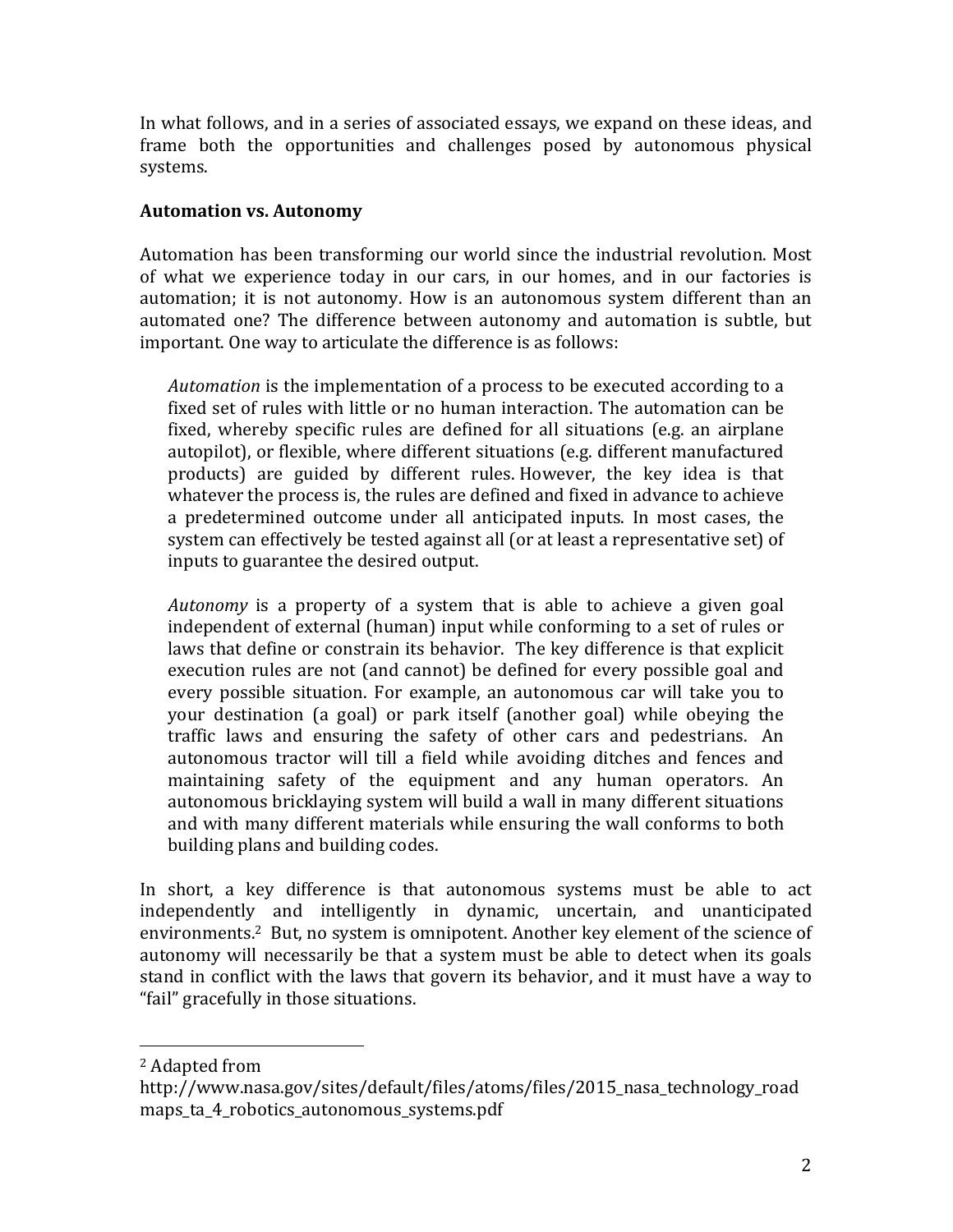## **The Opportunities of Autonomy**

The opportunities offered by advances in the fundamental science enabling intelligent, autonomous, physical systems are immense, both economically, and socially. Physical capabilities cross nearly every major economic area such as healthcare (which consumes 17% of GDP), manufacturing (7% of GDP), construction (4% of GDP), mining (2% of GDP) or agriculture  $(1\%$  of GDP)<sup>3</sup>. Enhancing productivity or reducing costs in these areas by enhancing physical intelligence and autonomy would have a dramatic impact on our economy and our wellbeing. Likewise, many important social support systems such as transportation, water and food safety, and disaster aid currently consume many person-hours of time, with no real benefit to the participant or to society at large. In short, developing physically intelligent systems has the opportunity to make society more productive, safer, more livable, and more accessible.

Despite what we see in the popular press, or the latest viral video, achieving this future vision is emphatically not within the scope of today's technologies – it requires substantial advances in both our technical and socio-technical understanding of the science of autonomy. It requires systems that are capable of receiving and carrying out natural language instruction at a relatively high level. It requires systems that can be physically capable in an environment that is unstructured and in situations that were never anticipated or tested. It requires systems that can co-exist with people, and be trusted, safe companions and co-workers.

How can we move forward? Research in autonomy can be framed in two ways -- by looking at how technology developments could create new capabilities, and by understanding how the needs from the relevant applications can frame well-defined concrete problems to be solved. The latter creates a lens through which we can measure the potential impact of advances in autonomy, for example:

(1) **Automated ground transportation:** There are more than 30,0004 US traffic fatalities each year (10x the deaths on 9/11 or 8x all US casualties in Iraq, *per year*, year after year). Companies working in this area will contribute significantly to the economy, and to the livability of our urban areas. Students trained in this area will accelerate progress, and industry-academic-government cooperation would result from federal funding of research in this area.

(2) **Automated flight systems:** Seamless coordination of satellite data, ground station data, and on-board sensing, would avoid the near-misses and crashes due to human error. Solar-powered permanently flying autonomous aircraft would be helpful in monitoring weather and climate change, and would ensure that sufficient surveillance capabilities exist to locate civilian aircraft locations (e.g., the downed

 

<sup>&</sup>lt;sup>3</sup> http://www.bea.gov/industry/gdpbyind\_data.htm and

http://data.worldbank.org/indicator/SH.XPD.TOTL.ZS

<sup>4</sup> http://www-nrd.nhtsa.dot.gov/Pubs/812160.pdf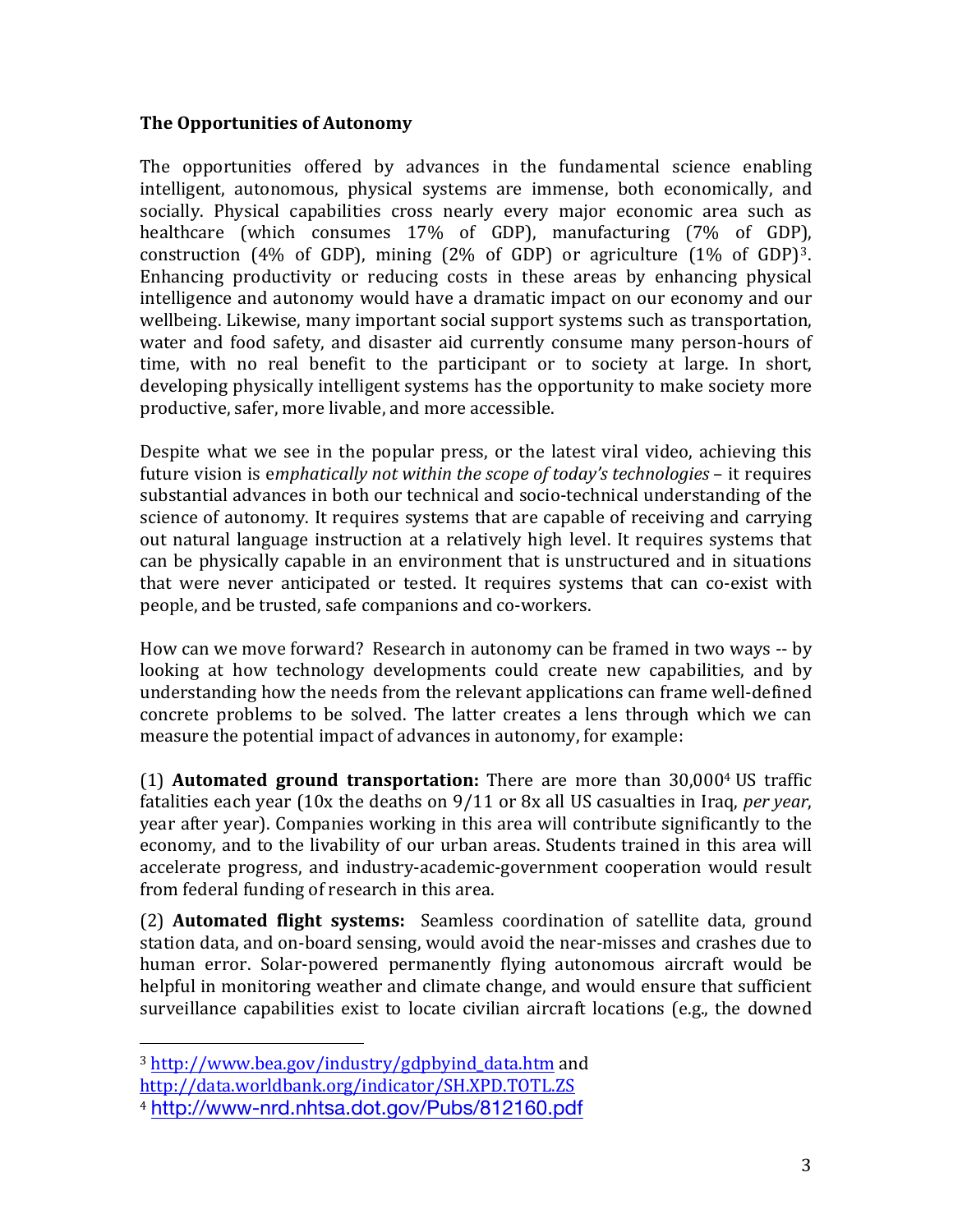Malaysian Air flight from last year). System capacity would be increased to accommodate the expected growth in commercial aviation without adding substantial new infrastructure.

(3) **Disaster response and recovery:** Natural disasters, whether due to weather, disease, or human conflict, require immense mobilization of resources to assess the scope and severity of disaster, to find survivors, to manage the logistics of transport, and to monitor the situation as it evolves. Intelligent distributed cyber-physical resources such as swarms of aircraft, ground vehicles, and fixed equipment could significantly enhance the speed, quality, and scope of disaster response.

(4) **Automation and space exploration:** Robots could be used to harvest material resources from extra-planetary objects or build habitats for people before they arrive. This would in turn enable heavy-launch from low-gravity environments for deep space exploration.

(5) **Automation and agriculture**: Autonomous air vehicles could adapt their own paths to concentrate on problem areas and land-based harvesting equipment could selectively collect ripe items or remove weeds without using pesticides. Water could be used more efficiently, raising yields while reducing environment impact. With such a technology, the US could maintain cheap food, limit exposure of farmers to dangerous fertilizers and pesticides, and reduce incentives for recruiting low-paid illegal immigrants.

(6) **Construction automation**: The time and cost of building a structure could be immensely reduced through enhanced productivity and amplification of construction teams. Site preparation could be automated, increasing quality and decreasing cost. Roofing could be automated, reducing the rate of injury and death due to falls.

(7) **In-home Services:**  As the population ages, the opportunity to promote independent living through automation will continue to grow. Walking assistance, assistance with the activities of daily life, activity and health monitoring, and increased social interaction would improve the physical and mental independence and health of the aging population.

(8) **Law Enforcement:**  Body-worn cameras will create new opportunities to understand and improve law enforcement methods. Surveillance cameras will allow better tracking of criminal activity and response thereto. Police could be deployed more efficiently and more safely by having improved situational knowledge. Smart transport could slow the flight of criminals and enhance the speed of response.

(9) **Planetary science**: The health and survival of the human species depends on a healthy ocean, healthy forests, and the impact of climate change. Swarms of autonomous robots could help us understand ocean dynamics and the impact of the pollutants on populations of living organisms, the change in forest density, or changes in polar ice coverage. Poor prediction of storm formation and paths lead to poor preparations by communities in the storms path and unnecessary deaths. Swarms of light-weight robots dropped into storms to gather data that would improve storm modeling and prediction.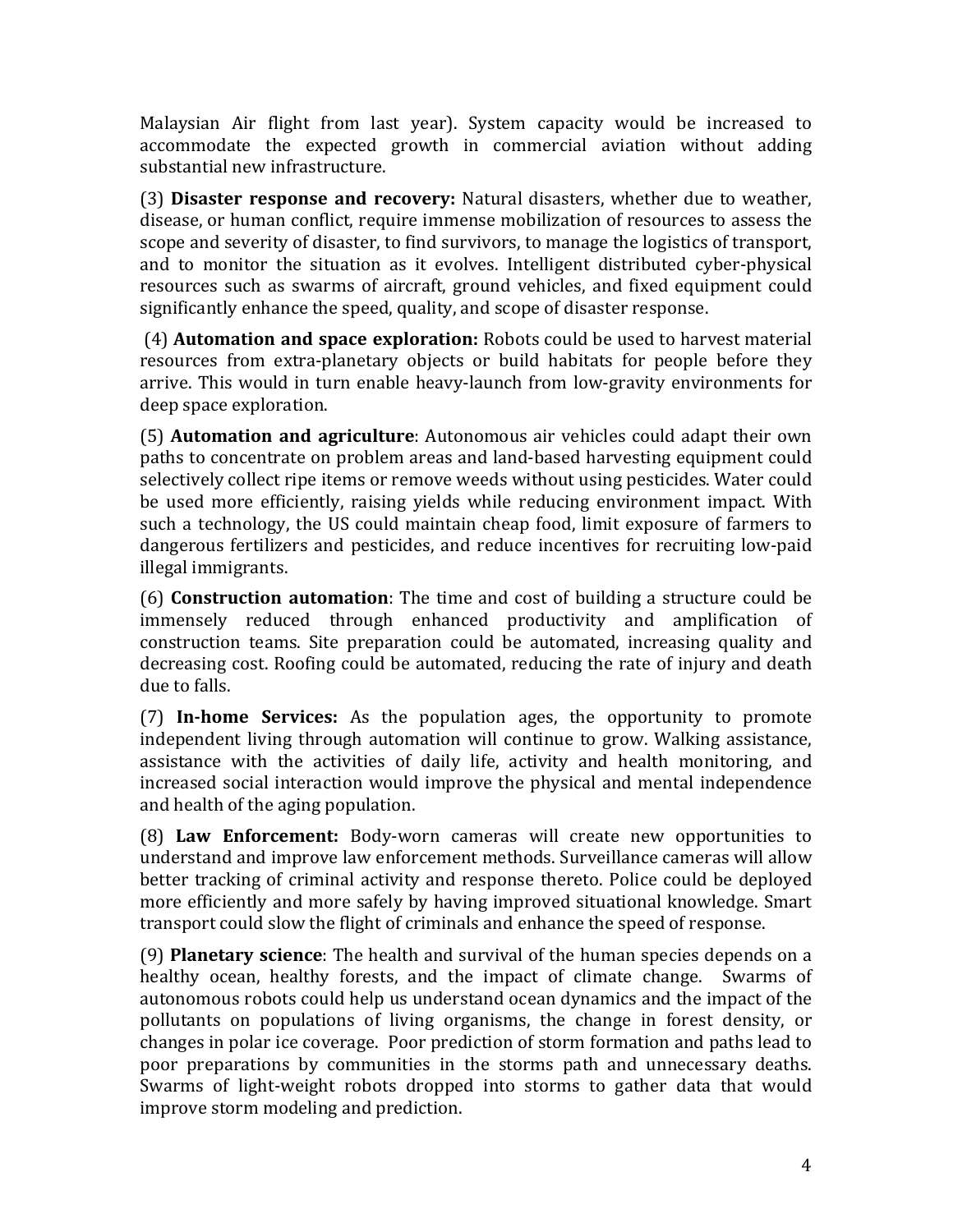#### **The Path Forward**

We are far from having agents that exhibit the breadth of capabilities described above. Why? At a fundamental level, creating physical intelligence is very hard  $$ what we take for granted, for example carefully grasping the arm of an elderly patient to steady them as they rise from a chair, are fantastically difficulty to engineer. Creating resilient systems that can deal with unforeseen situations and untested failure modes is still an emerging science. Imbuing a system with what we consider "common sense" resists even a clear definition, let alone a robust solution. This doesn't even consider the challenges of communication, instruction, or interaction that we expect from co-workers, co-inhabitants, or others we interact with during the course of a normal day.

There is also no question that introducing autonomy will be advantageous to many, but has equal potential to be disruptive. Some types of jobs or activities will be irrevocably altered. Technologies that have the potential to do good will pose new risks. This will lead some to question the wisdom of further automation within our world. As a result, new societal, ethical and legal frameworks will need to emerge or evolve, new types of jobs and roles will be created, and unexpected side-effects and synergies will surprise even the most tech-savvy.

Taken together, these technical and socio-technical challenges frame a number of research questions and challenges, each of which is necessary (but perhaps still not sufficient) to achieve the benefits of physical autonomous systems and to manage the risks:

**Paths to Autonomy**: How are autonomous systems developed? To what extent is autonomy pre-programmed (innate), versus the results of learning, adaptation, and instruction? How do we imbue these systems with capabilities for self-assessment, self-diagnosis, self-organization, and self-repair?

**Engineering of Autonomy:** Is there a science of integration that can inform the engineering of reliable physically autonomous systems? How does the integration of many sub-systems (as is needed for physically intelligent agents) lead to robust intelligence rather than reliability which decreases as function of the failure modes of each new subsystem. How do we ensure safety?

**Sensing and Autonomy:** How do we translate or adapt new ideas in learning to interpret images, videos, or speech signals into methods to adapt grasping from tactile sensing, to detect and adjust the pose of an object to be placed on a shelf, or to react correctly to the movement of a co-worker? Despite tremendous advances in machine perception, reliable, fast, and robust perception remains a major stumbling block for autonomous systems.

**Autonomy and Human Interaction:** How do we create autonomous systems that are perceived as predictable, reliable and trustworthy? How will we interact with autonomous machines that are ubiquitous in society? How will we communicate our intentions to them, and how will they communicate their intentions to us?